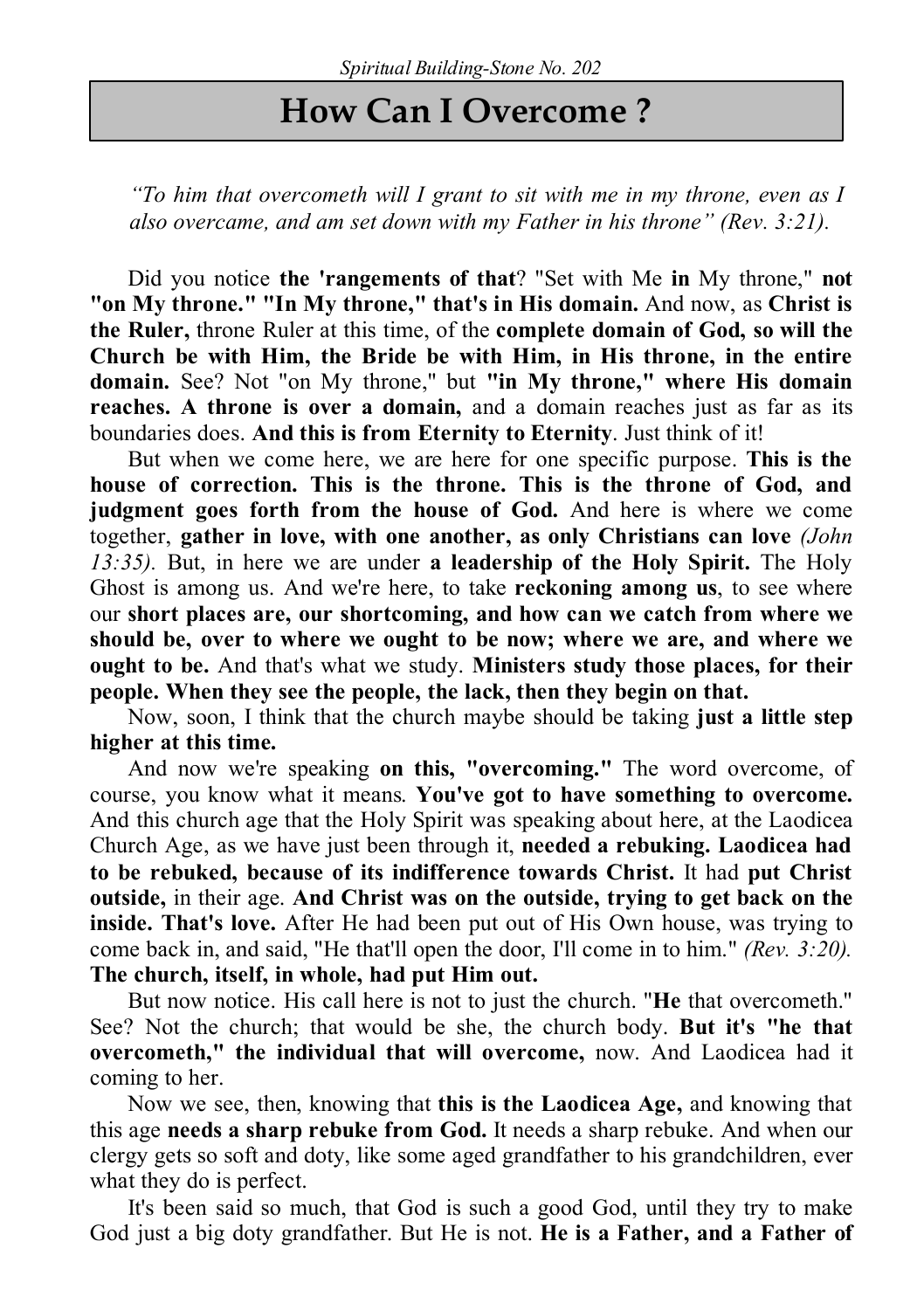**righteousness, of correction. And love is always corrective**. See? **Love corrects. No matter how bad it hurts, it still corrects.** A real mother will correct her children. A real dad will correct *(Heb. 13:5-9).* See? If you just get soft and doty, and let it...

I was crossing an old log the other day, down a wash, or what is called a hollow. And I jumped up on this log. On the outside, it looked good, looked like a big old beech log. But when I jumped on it, oh, a great chunk of it fell off. It was real rotten and dotty. I said, **"That's the way the Christians are becoming."** They've been dead in sin and trespasses, so long, till become doty. They can hold no weight, at all. They don't know what overcoming means. I begin to think of this text, then. **Overcome, keep Life in you. When life went out, that's what brought that log to that condition.** See? And it made it worse than ever when it laid in the branch where the water was.

And then, there, you take a Christian**, that's supposed to be a Christian, let the Life of God go from him, and the experience, the joy of serving Christ;** and, living in a church where such is going on, he rottens twice as quick, right, living right under.

So, **if we are trying to follow the Message of the hour, or at least this part of the Message, we should live constantly in the Life of Christ.** See? Cause, if it don't, you lay around, and know That, these things that you're supposed to do, **and don't do it.** The Bible said, "He that knoweth to do good, and doeth it not, to him it's sin." *(James 4:17).* Then you become doty, rotten, when **you're separated from the Life of God**. So, strive with all that's in you, **to stay in the Life of Christ, that you are fruit-bearing** *(John 15:8,16).*

**It's a time that we should never let the Spirit of revival die. We've got to keep in revival, constantly revived, every day. Paul said he had to "die daily, that Christ could live." And we must never let that revival die, within us**  *(Rom. 8:35-39).*

We see this age that we're living in. It's one of the grandest ages of all ages. **This Laodicea Church Age is the grandest of all the church ages, because it's the ending of time and the blending of Eternity.** And, then, **it's the greatest sinful age. It's more sin in this age than there's ever been. And the powers of Satan is many times harder to fight against than it was in any age.**

Back there in early ages, a Christian could, for his profession of in a church, of belonging to Christ, could be beheaded for it. He could be killed, and put out of his misery, **and go to meet God, quickly.**

But now the enemy has come in, **in the name of the church, and it's so deceiving. This is the great age of deception.** When, **Christ said so, "The two spirits would be so close in the last days till it would deceive the very Elected if it was possible."** *(Matt. 24:23-24).* Remember, Christ spoke of an elected people for the last day. See? "It would deceive the very Elected if it were possible." So close! **People can live a clean, holy life;** not be sinful, adulterers, and drinkers, and liars, gamblers. **They can live above that, and still not with It.**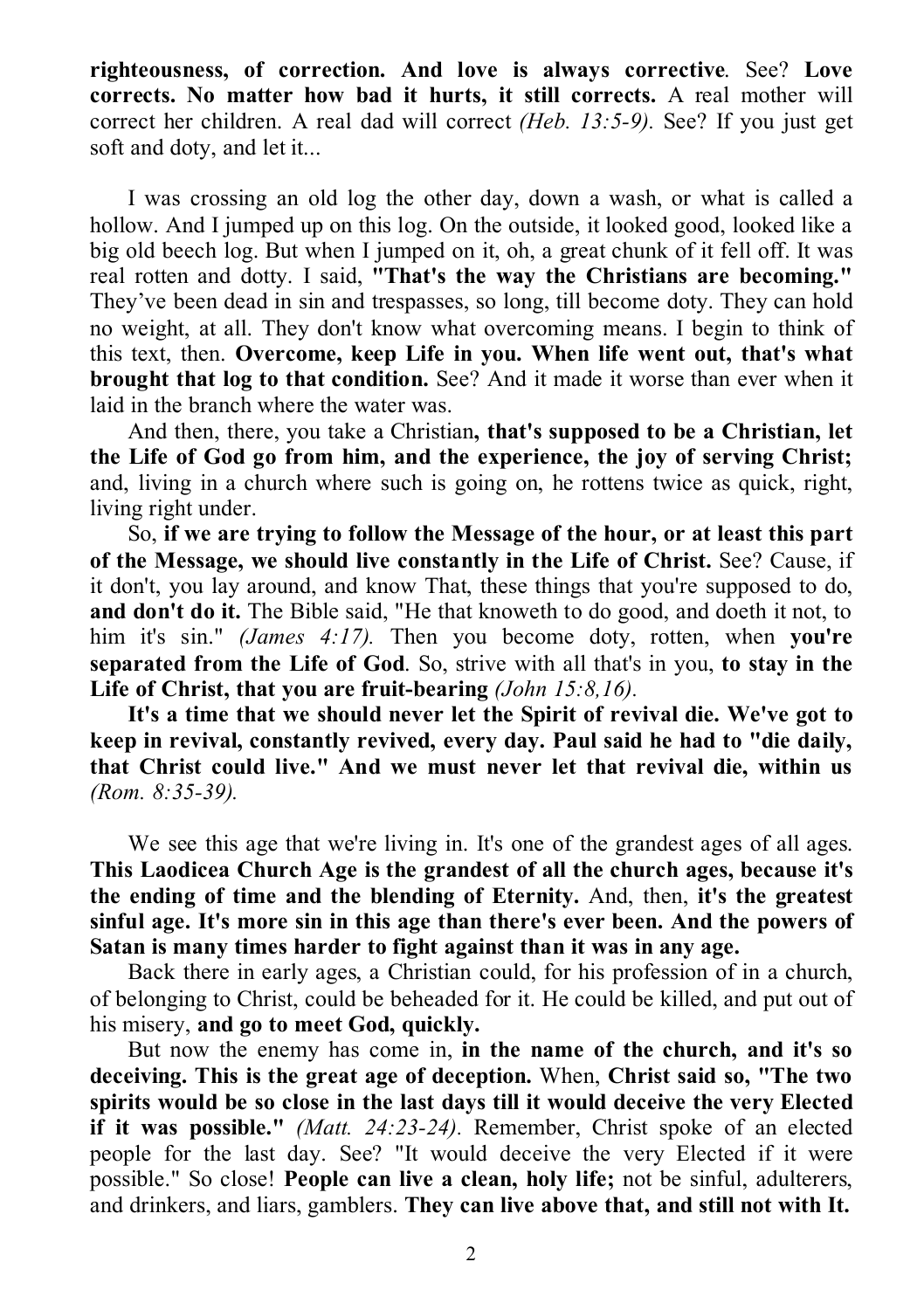**This is the age of Life, personal Life of Christ, where, the chemical of His Body, what was in Him. First, under justification, the water baptism. Second, under the new Birth, of Wesley, sanctification, which cleanses. And thirdly, under the baptism of the Holy Spirit, putting that sanctified vessel into service.** See? The word sanctify means, it's a compound Greek word which means **"cleaned and set aside for service," set aside for service. Now the Holy Spirit puts it in service.**

And we'll notice, "When the unclean spirit is gone from a man, he walks in dry places." That's exactly what the church has done, Baptists, Methodists, **those who believed in sanctification. "Then," Jesus said, "the unclean spirit that went out, returns back to this church body** and finds the house garnished, swept clean, living pure, clean lives." All right. **But then if that house isn't filled, occupied, then he comes in with seven other evil demons worse than he was, and the last stage of this place is seven times worse than it was at the first place** *(Luke 11:24-26).* They had been better to stay Lutheran, **than it would to be to receive that Light and fail to follow It.** So will the Pentecostals, you know what I mean, the house is garnished.

When the enemy, that went out under sanctification, that was washed out, returned back and **found the house not filled with the Holy Spirit, now the state of the church is joined** with the league of churches, **with the World Council of Churches.** And it's a state now that connects it with Roman Catholicism and all the rest of it, **and now it's seven times worse than it was when it come out of Lutheranism.** That's where man takes it.

And then look at the Laodicea Church Age **after it has received the Holy Ghost,** and with the knowledge and the Spirit of God within It, and then the works of God is denied by It, and call It "an evil work." Then what about that? **There is where Christ is put out of His Own church.** It never showed Him in the church until it come to Laodicea; and when He got to Laodicea, He had been put out of His church, trying to get back in.

Now, see, **justification never put Him in. Sanctification just cleaned the place for Him. But when the baptism of the Holy Spirit come, it put Him in the people.** And now they turned Him out, when He begin to show Himself, that **He's the same yesterday, today, and forever.** They turned Him out because they have denominated, and the Spirit of the Lord doesn't agree with their denomination. You understand now? That, they put Him out. "We don't want nothing to do with this telepathy. It's of the Devil. It's fortune-telling…" They don't understand. "Eyes and can't see; ears, and can't hear." See? **God only opens eyes as He will** *(Matt. 16:10-17).* **He hardens who He hardens,** He wishes to, and gives Life to those who He desires to *(Rom. 9:14-23).* That's what the Scripture said.

Now, we see these hours that we're in, this stage, and we see what it was. And the Holy Ghost is rebuking the age that put Him out. But, in all that, did you notice, **"To him that overcometh"?** Even in that worldly, wicked church age, **"Him that overcometh."**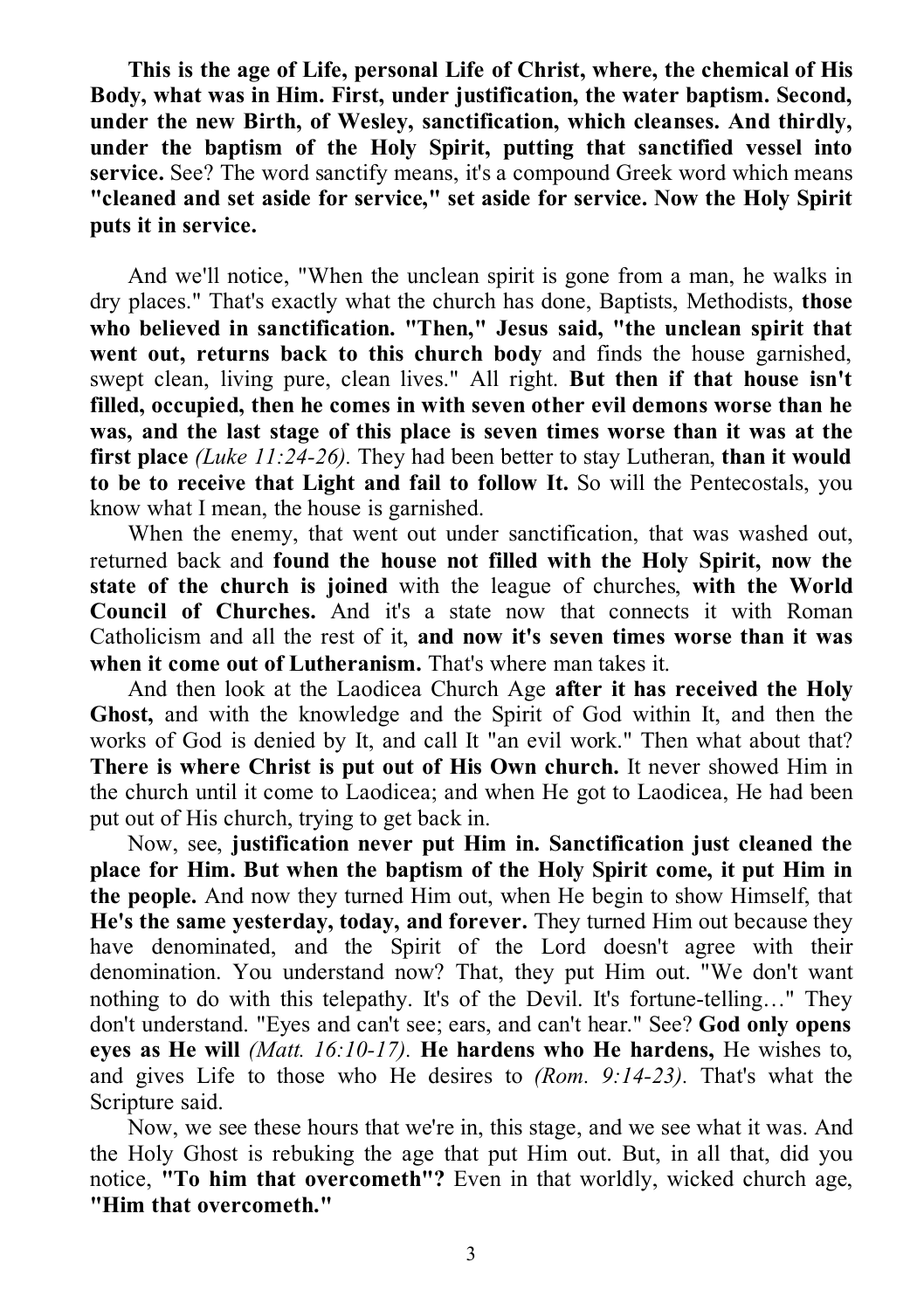**We find here that God has always had overcomers. He's had overcomers in every age.** There's always, **every time, in every age that there's been on the earth,** God has always had somebody He could put His hands on, as a witness on earth. He's never been without a witness, though sometimes just one. **But somebody overcome, now, like the saints of old.**

Now, think hard now. If you are laying around, getting doty, **get in. Hurry, quick, 'cause the door might close at any time.**

And **there's always been an ark in God's economy.** There was an ark in the days of Noah, for the saving of His people. **There was an ark in the days of the law, ark of testimony. In the days of the law, they followed the ark.**

And there is a third dispensation now; like Noah's time, Lot's time, **and now this time. There is an ark now.** And that ark is not a denomination, **neither is it good works that you do.** "It's by one Spirit" *(I Cor. 12:13)* "we are all baptized into one Body, in the domain of that Kingdom, one Spiritual baptism." *(Gal. 3:27-29).* **No matter how good, how bad, whatever, you're in that Kingdom by Holy Ghost baptism. That's the only way you overcome. It's all that is under the shed Blood is overcomers, 'cause you cannot overcome, yourself. It's He that overcome for you. You're resting.**

"How will I know then, Brother Branham, that I'm in There?" **Watch what kind of a life you're living.** Just look around. **See if it's just lived out of you, automatically. Or, you have to strain and pull, then you're doing it. But don't try to do it.**

Just like putting a little baby's arm in a sleeve hole, you see. He's just up, down, over, and everything else. See? He can't do it. "Put on your coat, honey." He can't do it. Little arm is up, down, around. It takes your steady hand. Oh, how glad I am, I can just yield my hand to Father, say, "**Lord Jesus, I can't get in There. You help me.** Put the coat on me." **I quit trying. Just let Him do it.**

If the little baby keeps trying, **"Oh, I can do it. I can do it."** And he's just everywhere. He can't do it. **Neither can you, neither can I, but if we'll just hold still and let Him do it. Just yield to Him, "Here, Lord, here I am.** Just let me be nothing. I yield. You put my hand in the right place." **That's the victory. That's overcoming.**

The thing you have **to overcome is yourself, your idea, your thing, and surrender yourself to Him. He overcome for you. He knows the way; we don't.**

Jesus gave us the example, how to do it. **Now we want to know how to overcome. Jesus told us how to do it. See? Humility! Girded Himself, took a towel, and washed the disciples' feet and wiped them** *(John 13:4-5).* The very **God of Heaven humiliated Himself.**

**We don't want to be humiliated.** That's the reason women don't want their hair to grow out; the reason they don't want to dress like ladies should dress. Like, men don't want to, see, it's the same thing. They don't. They get humiliated. But, Jesus, constantly! Look Who He was. Greatness! I'm going to say something**. Greatness humiliates itself. Great humbles itself. Greatness!**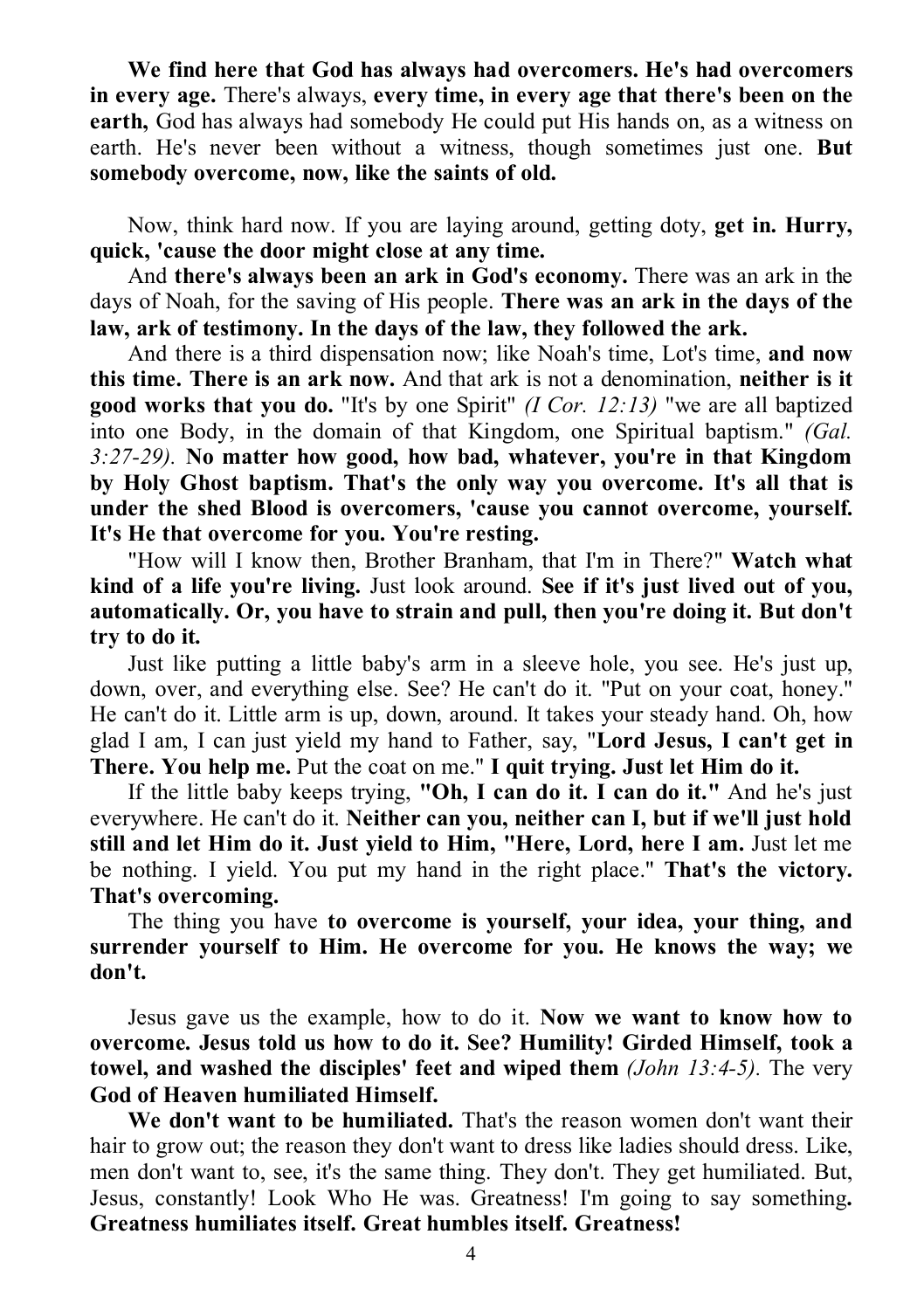I've had the privilege of meeting some great men. And it's these guys that got a change of clothes, and fifty cents in their pocket, and to rattle, that's the guy that thinks he's something when he's nothing. But I stood by great men, I mean great men with ragged sleeves, cuffs. They make you think you're the great person. See? **Greatness is humility. Don't forget that, Church. Greatness is expressed in humility, not how fine you can be...** I don't mean dirty, now. **I mean humble in spirit.** See? I don't mean just get out and not to wash and clean up. That, you should do that. You know that. But I'm talking about humility, **genuine humility,** not something is put-on. **Something that is, that's real humility.**

Jesus told us how to do it. **Overcome means "to stand the test,"** that's right, like all the old saints did; **like Jesus did: amidst of all of His enemies, He stood the test. Everything He was tested against, He stood it. In the very face of sickness,** and Him being Messiah, **He healed them.** In the face of death, He brought it back to life. In the face of Calvary, His Own death, He defeated it **by surrendering Himself.** Why? **By the Word.** Said, *"You destroy this Temple, and I'll raise it up in three days." (John 2:19-21).* **The Word said so.** And in the presence of death, He defeated it. **He overcome death.** In the presence of hell, He defeated hell and overcome hell. Yes. In the presence of the grave, He overcome the grave. Why? **All by the Word, and humility.** Oh, my! There's the real Man. There's the One to make your example. See? **He defeated everything, overcome it.** [1]

**We know that there is going to be a Bride, and there's going to be a wedding supper served in the skies** *(Rev. 19:6-9).* That's just as sure to be, as God is, because it's His Word. And we know that those that are going to make up that Bride is going to be His Church, **and they're going to appear before Him without spot or wrinkle** *(Eph. 5:27).* **And they have the material on earth now to make themselves ready.** If you notice, It said, **"She has made herself ready."** *(Rev. 19:7).*

So many says, **"If the Lord will take this evil spirit from me,** from drinking, or from gambling, or from lying, or stealing, **I'll serve Him."**

**But that's up to you.** See, **you got to do something, too.** "They that overcome shall inherit all things." **They that overcome. You have power to do it, but you must be willing to lay it down. "She has made Herself ready."** I like that Word.

You see, **God could not push us through a little pipe, pull us out on the other end,** and then saying, "Blessed is he that overcometh." **You had nothing to overcome; He just pushed you through. But you've got to make decisions for yourself. I have to make decisions for myself. In doing that, we show our faith and respects to God.**

Abraham was promised a child, but he must maintain this promise for twentyfive years, **the ups-and-downs that he had, and temptations,** in those twentyfive years. **But he held to the word of the promise.**

And Israel was promised a promised land, **but they had to fight for every inch of it.** "Wherever the soles of your foot treads upon, that have I given you"